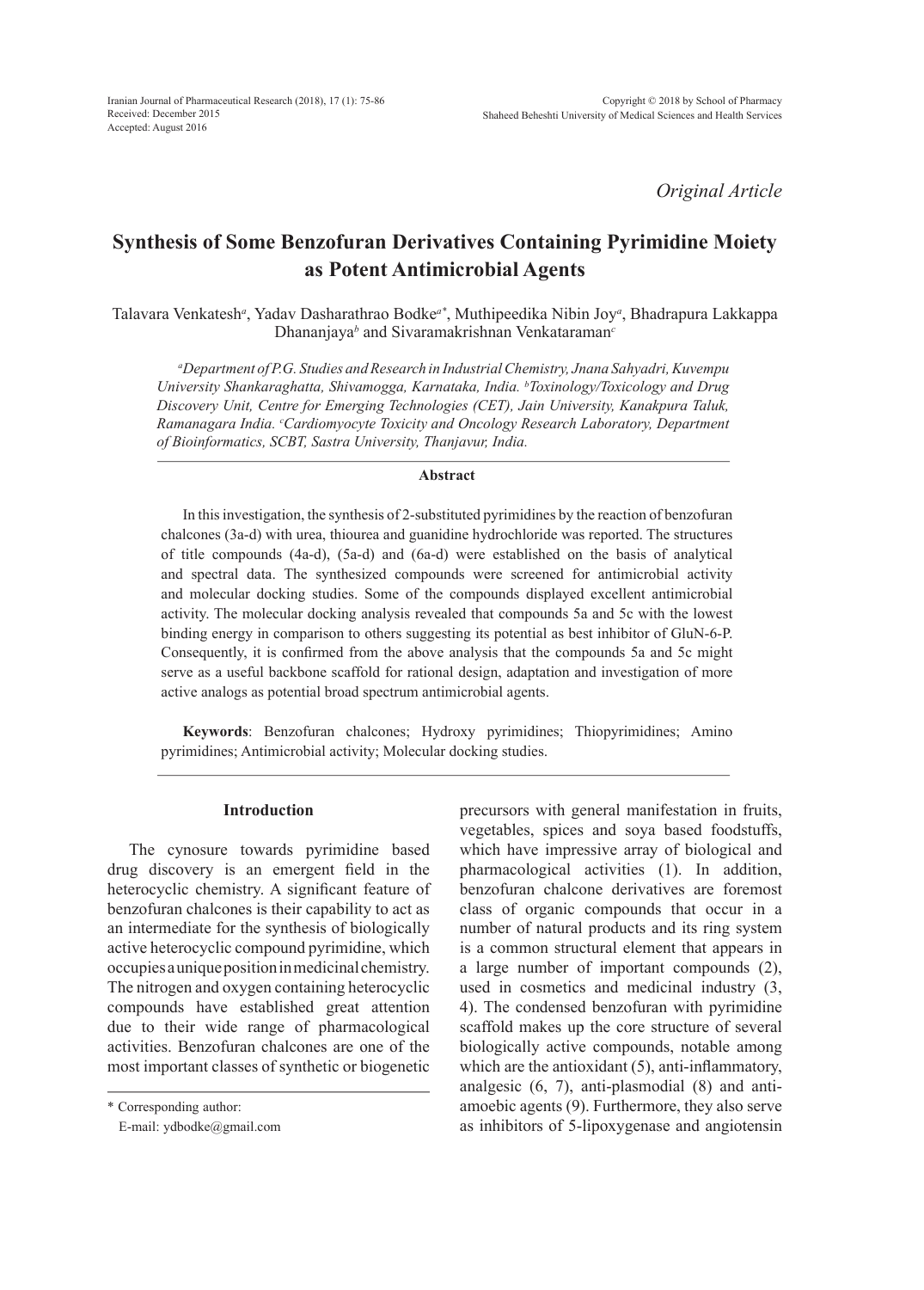II converting enzymes (10). From the recent literature, the role of pyrimidine entity is shown to attract essentiality in several biological processes, such as nucleoside antibiotics, multivitamin synthesis and functional activity maintenance of coenzymes (11). Nevertheless, much interest has been concentrated on the synthesis of pyrimidines possessing fungicidal, herbicidal, anti-depressant (12, 13), anti-tumor (14, 15), anti-infective (16), anti-convulsant (17), antimicrobial (18), anti-viral (19), antiprotozoal (20), anti-hypertensive (21), antihelmintic (22), anti-tubercular (23), anticancer (24, 25) and anti-HIV (26) properties. It has also been reported as components of calciumsensing receptor antagonists (27) and hypnotic (28, 29) drugs. Glucosamine-6-phosphate synthase (GlcN-6-P; EC 2.6.1.16) a key enzyme in cell wall biosynthesis catalyzes the first step in hexosamine biosynthesis, converting D-fructose 6-phosphate into D-glucosamine 6-phosphate using glutamine as the ammonia source (30-32). GlcN-6-P is a precursor of uridine diphospho-*N*-acetyl glucosamine from which other amino-sugar containing molecules were derived. One of these products, *N*-acetyl glucosamine, is an important constituent of the peptidoglycan layer of bacterial cell walls and fungal cell wall, chitin. Accordingly, GlcN-6-P serves as a promising target for antibacterial and antifungal drug discovery. In continuation of the research on benzofuran chalcone based pyrimidine derivatives (33-36), the present study was undertaken to investigate the antimicrobial property of the newly synthesized compounds using experimental and computational analysis. The experimental *in-vitro* analysis is being performed to report and evaluate newly synthesized pyrimidine derivatives as antimicrobial agents. Consequently, computational analysis of the potential antimicrobial compounds obtained from experimental analysis was subjected to molecular docking against GlcN-6-P to further investigate their possible binding interaction mode suggesting its potential role as target specific antimicrobial agents.

#### **Experimental**

## *Materials and Analytical methods*

All reactions were performed at room temperature. High speed stirring was carried out with magnetic force. All chemicals were purchased from Aldrich Chemical Company and solvents were used without further purification. Analytical thin-layer chromatography was performed with E. Merck silica gel GF254 glass plates. Visualization of the developed chromatogram was performed by UV light (254 nm). Column chromatography was performed on silica gel 90, 200–300 mesh. Melting points were determined with Shimadzu DS-50 thermal analyzer. The FT-IR spectra were obtained using KBr pellets on Shimadzu spectrometer. The <sup>1</sup>H NMR and <sup>13</sup>C NMR spectra were recorded on Bruker 400 and 100 MHz in DMSO- $d_6$  as a solvent using tetramethylsilane (TMS) as internal standard respectively. LC-MS were obtained using C-18 column on Shimadzu, LCMS 2010A, Japan.

*General procedure for Synthesis of compounds (4a-d) and (5a-d)*

Equimolar quantity of benzofuran chalcones (1 mmol) (3a-d) were condensed with urea/ thiourea in alcoholic KOH in a round bottom flask and the reaction mixture was continuously stirred for about 5-6 h at room temperature. The progress of the reaction was monitored by thin layer chromatography and spots were observed by iodine vapor and/or UV light. After completion of reaction, the reaction mixture was cooled, poured into crushed ice with constant stirring and neutralized using  $10\%$  NaHCO<sub>3</sub>. The precipitated product was filtered, dried and recrystallized using ethanol.

*4-(1-Benzofuran-2-yl)-6-(thiophen-2-yl) pyrimidin-2-ol (4a)*

Yield: 79%. Brown solid (EtOH), mp 160- 162 °C; IR (KBr, υ cm<sup>-1</sup>): 3464 (OH stretching), 1612 (C=N). 1 HNMR (δ ppm): 7.32-7.30 (d, 2H, thiophene); 7.53-7.75 (m, 5H, ArH); 8.55 (s, 1H, pyrimidine); 8.78 (s, 1H, furan); 10.28 (s, 1H, OH).13CNMR (δ ppm): 100.12; 112.50; 112.86; 113.11; 116.96; 118.78; 123.24; 123.91; 127.33; 128.20; 130.38 (C-S), 145.29 (C=C); 151.84 (C-O); 153.78 (C-N); 155.84 (C=N); 159.43 (C-OH).MS, m/z: 295.30  $[M+1]$ .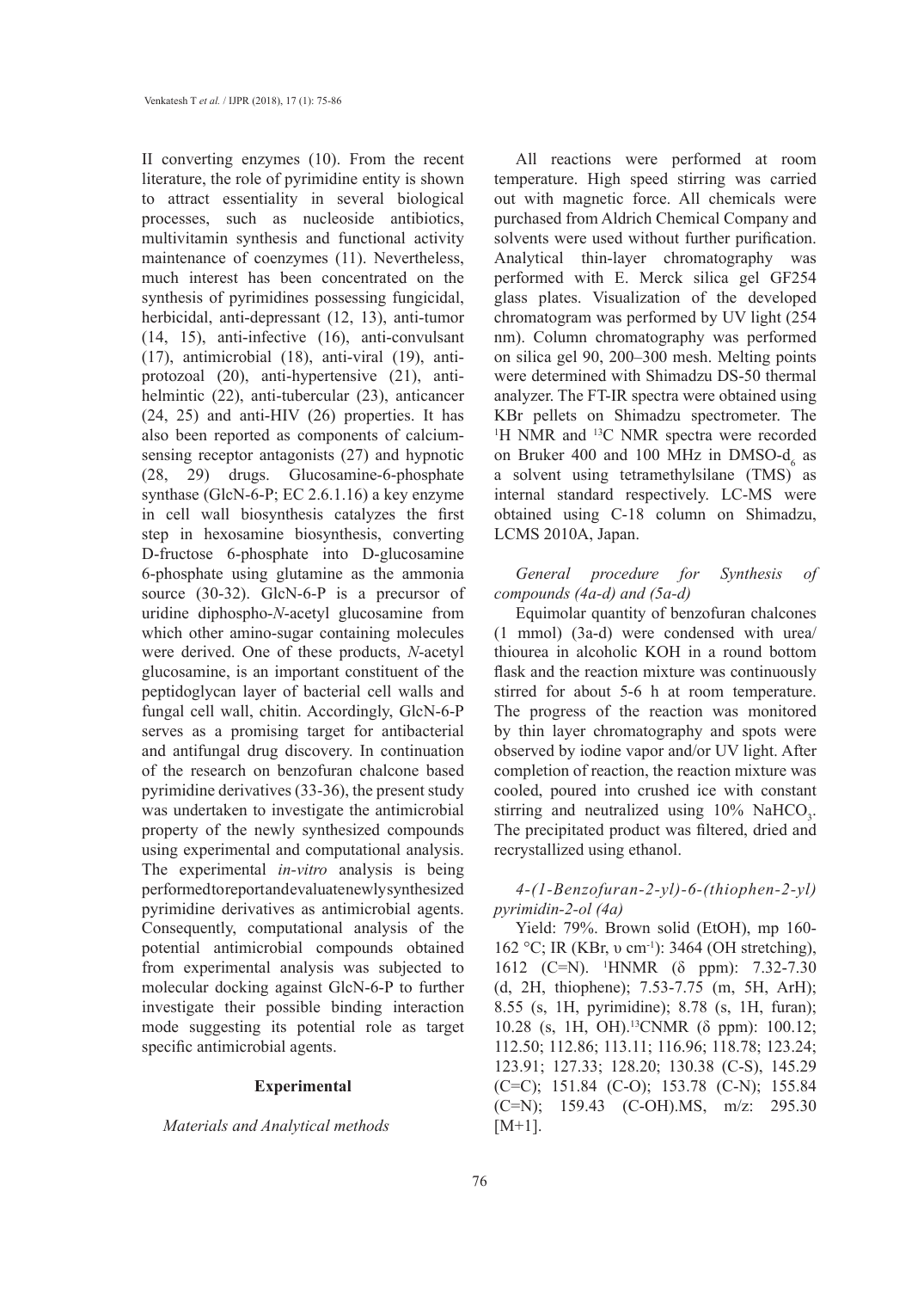*4-(1-Benzofuran-2-yl)-6-(5-methylthiophen-2-yl)pyrimidin-2-ol (4b)*

Yield: 80%. Light brick red (EtOH), mp 154- 156 °C. IR (KBr, υ cm<sup>-1</sup>): 3430 (OH stretching), 1610 (C=N). 1 HNMR (δ ppm): 2.42 (s, 3H, CH<sub>3</sub>); 7.54-7.76 (m, 6H, ArH); 8.54 (s, 1H, pyrimidine); 8.75 (s, 1H, furan); 10.35 (s, 1H, OH). <sup>13</sup>CNMR (δ ppm): 24.23 (CH<sub>3</sub>); 101.20; 108.20; 110.50; 111.20; 113.84; 115.60; 123.10; 124.76; 128.30; 129.80; 130.14 (C-S); 146.30 (C=C); 152.76 (C-O); 154.72 (C-N); 155.40  $(C=N)$ ; 159.10  $(C-OH)$ . MS, m/z: 309.30 $[M+1]$ .

## *4-(5-Bromo-1-benzofuran-2-yl)-6-(thiophen-2-yl)pyrimidin-2-ol (4c)*

Yield: 86%. Brown solid (EtOH), mp 171- 173 °C. IR (KBr, υ cm<sup>-1</sup>): 3430 (OH stretching), 1615 (C=N), 747(C-Br). 1 HNMR (δ ppm): 7.30- 7.28 (d, 1H, thiophene); 7.50-7.72 (m, 4H, ArH); 8.51 (s, 1H, pyrimidine); 8.76 (s, CH, furan); 10.22(s, 1H, OH). 13CNMR (δ ppm): 102.24; 110.30; 111.10; 111.80; 114.92; 116.80; 124.20; 125.86; 129.32; 130.10; 132.34 (C-S); 147.32 (C=C); 153.78 (C-O); 155.80 (C-N); 156.60 (C=N); 160.02 (C-OH). MS, m/z: 372[M+] and 374[M+2].

## *4-(5-Bromo-1-benzofuran-2-yl)-6-(5 methylthiophen-2-yl)pyrimidin-2-ol (4d)*

Yield: 83%. Brick red (Et-OH), mp 170-172 <sup>o</sup>C. IR (KBr, υ cm<sup>-1</sup>): 3442 (OH stretching), 1614 (C=N), 677 (C-Br). 1 HNMR (δ ppm): 2.43 (s, 3H, CH<sub>3</sub>); 7.53-7.76 (m, 5H, ArH,); 8.66 (s, 1H, pyrimidine); 8.74 (s, 1H, furan); 10.35(s, 1H, OH). <sup>13</sup>CNMR (δ ppm): 23.20 (CH<sub>3</sub>); 100.00; 110.10; 111.20; 112.20; 114.80; 115.90; 123.25; 124.80; 129.22; 130.12; 132.30 (C-S); 147.40  $(C=C)$ ; 153.74  $(C=O)$ ; 154.89  $(C=N)$ ; 156.50 (C=N); 160.12 (C-OH). MS, m/z: 386[M+] and 388[M+2].

## *4-(1-Benzofuran-2-yl)-6-(thiophen-2-yl) pyrimidine-2-thiol (5a)*

Yield: 85%. Brown (EtOH), mp 158-160 <sup>o</sup>C. IR (KBr, υ cm<sup>-1</sup>): 2564 (SH), 1655 (C=N). <sup>1</sup>HNMR (δ ppm): 7.33-7.35 (d, 2H, thiophene); 7.53-8.35 (m, 6H, ArH); 8.54 (s, 1H pyrimidine); 10.35 (s, 1H, SH). 13CNMR (δ ppm):100.50; 112.50; 112.86; 113.11; 116.96; 118.78; 123.24; 124.00; 127.33; 128.20; 130.38 (C-S); 145.29 (C=C); 151.54 (C-O); 153.78 (C-N); 155.84  $(C=N)$ ; 179.43  $(C-SH)$ . MS, m/z: 311.30 $[M+1]$ .

*4-(1-Benzofuran-2-yl)-6-(5-methylthiophen-2-yl)pyrimidine-2-thiol (5b)*

Yield: 76%. Brown (EtOH), mp 154-156 <sup>o</sup>C. IR (KBr, υ cm<sup>-1</sup>): 2560 (SH), 1598 (C=N). HNMR ( $\delta$  ppm): 2.33 (s, 3H, CH<sub>3</sub>);7.51-8.34 (m, 7H, ArH); 8.45 (s, 1H, pyrimidine); 10.11 (s, 1H, SH).<sup>13</sup>CNMR (δ ppm): 21.86 (CH<sub>3</sub>); 101.30; 111.10; 111.84; 114.10; 117.90; 119.75; 124.34; 125.11; 128.44; 129.26; 131.40(C-S); 146.30 (C=C); 152.64 (C-O); 154.73 (C-N); 156.82  $(C=N)$ ; 180.20  $(C-SH)$ . MS, m/z: 325.40[M+1].

## *4-(5-Bromo-1-benzofuran-2-yl)-6-(thiophen-2-yl)pyrimidine-2-thiol (5c)*

Yield: 85%. Brownish yellow (EtOH), mp 157-159 °C. IR (KBr, υ cm<sup>-1</sup>): 2558 (SH), 1600 (C=N), 746 (Ar-Br). 1 HNMR (δ ppm): 7.30- 7.28 (d, 2H thiophene); 7.52-8.33 (m, 5H, ArH); 8.48 (s, 1H pyrimidine); 10.24 (s, 1H, SH). 13CNMR (δ ppm):100.20; 112.15; 113.88; 116.18; 118.80; 120.70; 123.30; 123.18; 127.46; 128.36; 130.50 (C-S); 145.40 (C=C); 151.74 (C-O); 154.83 (C-N); 156.92 (C=N); 179.50 (C-SH). MS, m/z: 388[M+] and 390[M+2].

# *4-(5-Bromo-1-benzofuran-2-yl)-6-(5 methylthiophen-2-yl)pyrimidine-2-thiol (5d)*

Yield: 75%. Light Brown (EtOH), mp 162- 163 °C. IR (KBr, υ cm<sup>-1</sup>): 2556 (SH), 1602 (C=N), 782 (Ar-Br).<sup>1</sup>HNMR (δ ppm): 2.42  $(s, 3H, CH<sub>3</sub>)$ ; 7.54-8.36 (m, 6H, ArH); 8.42 (s, 1H pyrimidine); 10.28 (s, 1H, SH). 13CNMR ( $\delta$  ppm): 24.42 (CH<sub>3</sub>); 102.35; 112.15; 112.88; 115.18; 118.80; 120.70; 121.50; 125.30; 126.18; 129.46; 133.10 (C-S); 148.42 (C=C); 154.14 (C-O); 155.00 (C-N); 156.60 (C=N); 179.46 (C-SH). MS, m/z: 402[M+] and 404[M+2].

*General procedure for Synthesis of 4-(5-substituted-1-benzofuran-2-yl)-6-(5 substituted thiophen-2-yl)pyrimidin-2-amine (6a-d)*

Equimolar quantity of benzofuran chalcones (1 mmol) (3a-d) was condensed with guanidine hydrochloride (1 mmol) in alcoholic KOH in a round bottom flask and reaction mixture was continuously stirred for about 5-6 h at room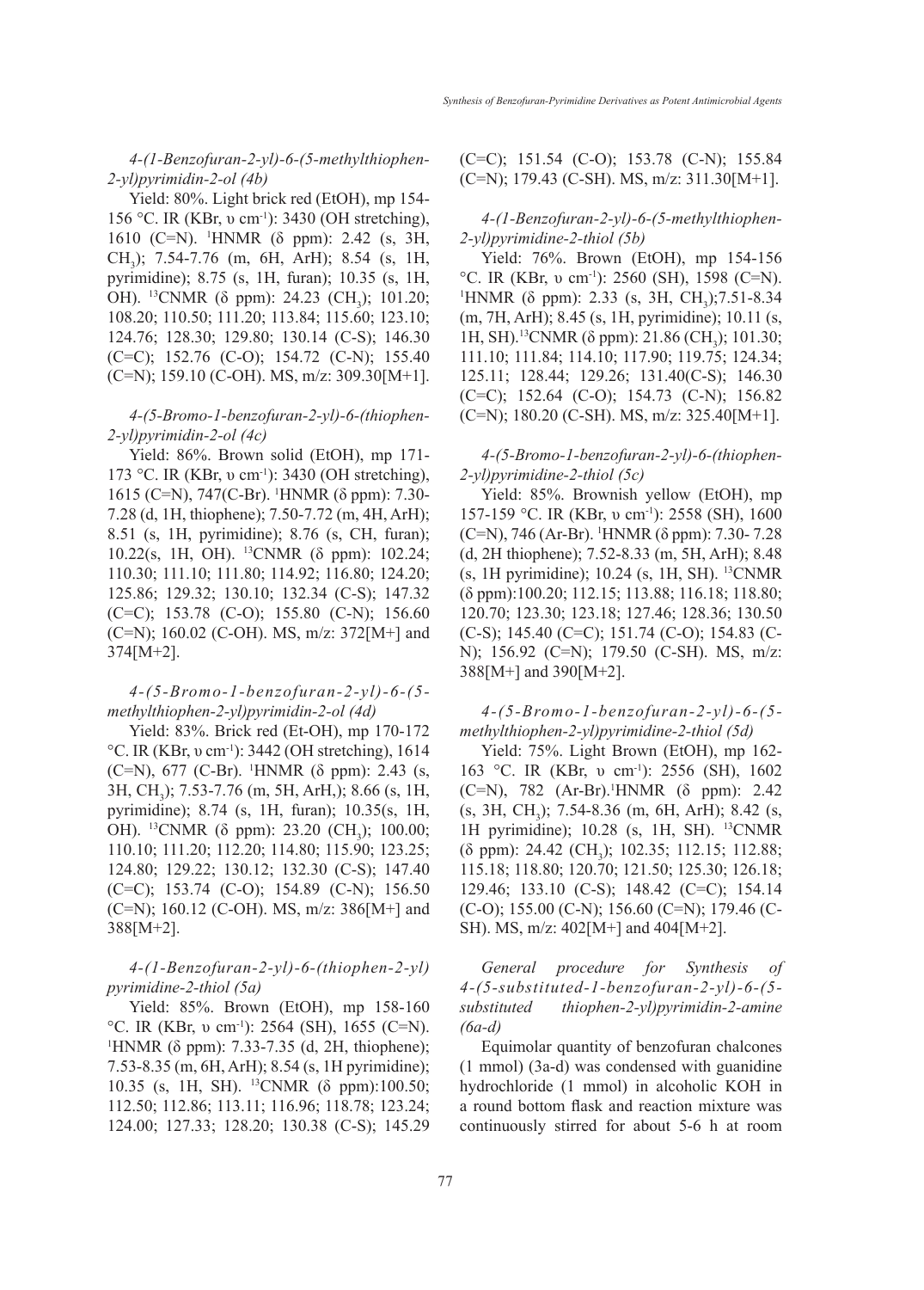temperature. The progress of the reaction was monitored by thin layer chromatography and spots were observed by iodine vapor and/or UV light. After completion of reaction, the reaction mixture was cooled, poured into crushed ice with constant stirring and neutralized using  $10\%$  $NAHCO<sub>3</sub>$ . The precipitated product was filtered dried and recrystallized using ethanol.

# *4-(1-Benzofuran-2-yl)-6-(thiophen-2-yl) pyrimidin-2-amine (6a*)

Yield: 83%. Dark Brown (EtOH), mp 168- 170 °C. IR (KBr, v cm<sup>-1</sup>): 3318 (NH<sub>2</sub>), 1625 (C=N). 1 HNMR (δ ppm): 7.34-7.30 (m, 4H, ArH,); 7.560-7.543 (d, 2H, thiophene); 7.60 (s, 1H, furan); 7.66 (s, 1H, pyrimidine); 8.58 (s, 2H, NH<sub>2</sub>). <sup>13</sup>CNMR (δ ppm): 101.20; 108.50; 110.37; 119.22; 120.06; 123.70; 126.09; 126.98; 129.17; 131.93; 134.98 (C-S), 145.82 (C=C);151.60 (C-O); 153.80 (C-N); 155.80 (C=N); 164.24 (C-NH<sub>2</sub>). MS, m/z: 294.30[M+1].

# *4-(1-Benzofuran-2-yl)-6-(5-methylthiophen-2-yl)pyrimidin-2-amine (6b)*

Yield: 79%. Brown (EtOH), mp: 163-165 °C. IR (KBr, v cm<sup>-1</sup>): 3315 (NH<sub>2</sub>), 1620 (C=N).<br><sup>1</sup>HNMR (δ npm): 2.40 (s 3H, CH): 7.33-7.29 HNMR ( $\delta$  ppm): 2.40 (s, 3H, CH<sub>3</sub>); 7.33-7.29 (m, 6H, ArH); 7.59 (s, 1H, furan); 7.64 (s, 1H, pyrimidine); 8.54 (s, 2H, NH<sub>2</sub>). <sup>13</sup>CNMR ( $\delta$ ppm): 22.20 (CH<sub>3</sub>); 100.10; 107.51; 111.17; 118.11; 121.16; 124.60; 127.19; 127.96; 130.18; 131.94; 135.88 (C-S), 146.00 (C=C); 151.66 (C-O); 154.82 (C-N); 156.68 (C=N); 165.00 (C-NH2 ). MS, m/z: 308.30[M+1]*.*

# *4-(5-Bromo-1-benzofuran-2-yl)-6-(thiophen-2-yl)pyrimidin-2-amine (6c)*

Yield: 84%. Light brown (EtOH), mp 160-162 °C. IR (KBr, v cm<sup>-1</sup>): 3320 (NH<sub>2</sub>), 1612 (C=N), 666 (Ar-Br). 1 HNMR (δ ppm):7.35-7.31 (m, 4H, ArH); 7.561-7.543 (d, 2H, thiophene); 7.51 (s, 1H, furan); 7.62 (s, 1H pyrimidine); 9.12 (s, 2H, NH<sub>2</sub>). <sup>13</sup>CNMR (δ ppm): 102.30; 109.01; 112.17; 119.10; 122.10; 125.00; 128.29; 128.96; 131.12; 132.84; 136.78 (C-S), 145.10 (C=C); 151.23 (C-O); 155.22 (C-N); 157.60 (C=N); 165.12 (C-NH<sub>2</sub>). MS, m/z: 371[M+] and 373[M+2].

*4-(5-Bromo-1-benzofuran-2-yl)-6-(5 methylthiophen-2-yl)pyrimidin-2-amine (6d)*

Yield: 77%. Brown (EtOH), mp 167-169 °C, IR (KBr, v cm<sup>-1</sup>): 3318 (NH<sub>2</sub>), 1623 (C=N), 688 (Ar-Br). <sup>1</sup>HNMR ( $\delta$  ppm): 2.42 (s, 3H, CH<sub>3</sub>); 7.31-7.28 (m, 5H, ArH); 7.56 (s, 1H, furan); 7.60  $(s, 1H, pyrimidine)$ ; 8.94  $(s, 2H, NH<sub>2</sub>)$ . <sup>13</sup>CNMR (δ ppm): 23.21 (CH<sub>3</sub>); 101.10; 106.01; 112.07; 119.10; 122.26; 123.68; 128.19; 128.86; 131.08; 132.04; 136.18 (C-S), 145.10 (C=C); 150.96  $(C-O)$ ; 155.12  $(C-N)$ ; 156.68  $(C=N)$ ; 165.00  $(C-N)$ NH<sub>2</sub>). MS, m/z:  $385[M+]$  and  $387[M+2]$ .

*In-vitro evaluation of anti-microbial activity;* All synthesized compounds were evaluated *in-vitro* for their antibacterial activity against gram positive bacteria *Bacillus subtilis* (MTCC 1134), gram negative bacteria *Escherichia coli*  (MTCC 1559) and *Pseudomonas aeruginosa*  (MTCC 1034). The antifungal activity against *Alternaria alternate* (MTCC 3793)*, Aspergillus niger* (MTCC 4325) and *Candida albicans* (MTCC 1637). Agar well diffusion technique was used for the determination of preliminary antibacterial and antifungal activities (37). Streptomycin and fluconazole were used as reference drugs for comparison. The tested compounds were dissolved in DMSO to get a concentration of 100% and 50%. The samples were loaded into wells of agar plates directly. Plates inoculated with the bacteria were incubated at 37 °C for 24 h and the fungal culture was incubated at 25 °C for 72 h. All determinations were done in triplicates. The results were recorded for each tested compound as average diameter of inhibition zones around the well in mm. The minimum inhibitory concentration (MIC) was performed by serial broth-dilution method (National Committee for Clinical Laboratory Standards, 1982).

#### *Computational*

# *In-silico molecular docking studies; Ligand Preparation*

The structure of potential antimicrobial derivatives (Compound 4a, 4b, 4c, 5a, 5c, 5d and 6a) and known GluN-6-P inhibitors (Streptomycin and Fluconazole) were drawn using ChemDraw (Version 10). All the ligands were 3D optimized using PRODRG server (38). All the ligands were prepared for molecular docking by merging the non-polar hydrogens,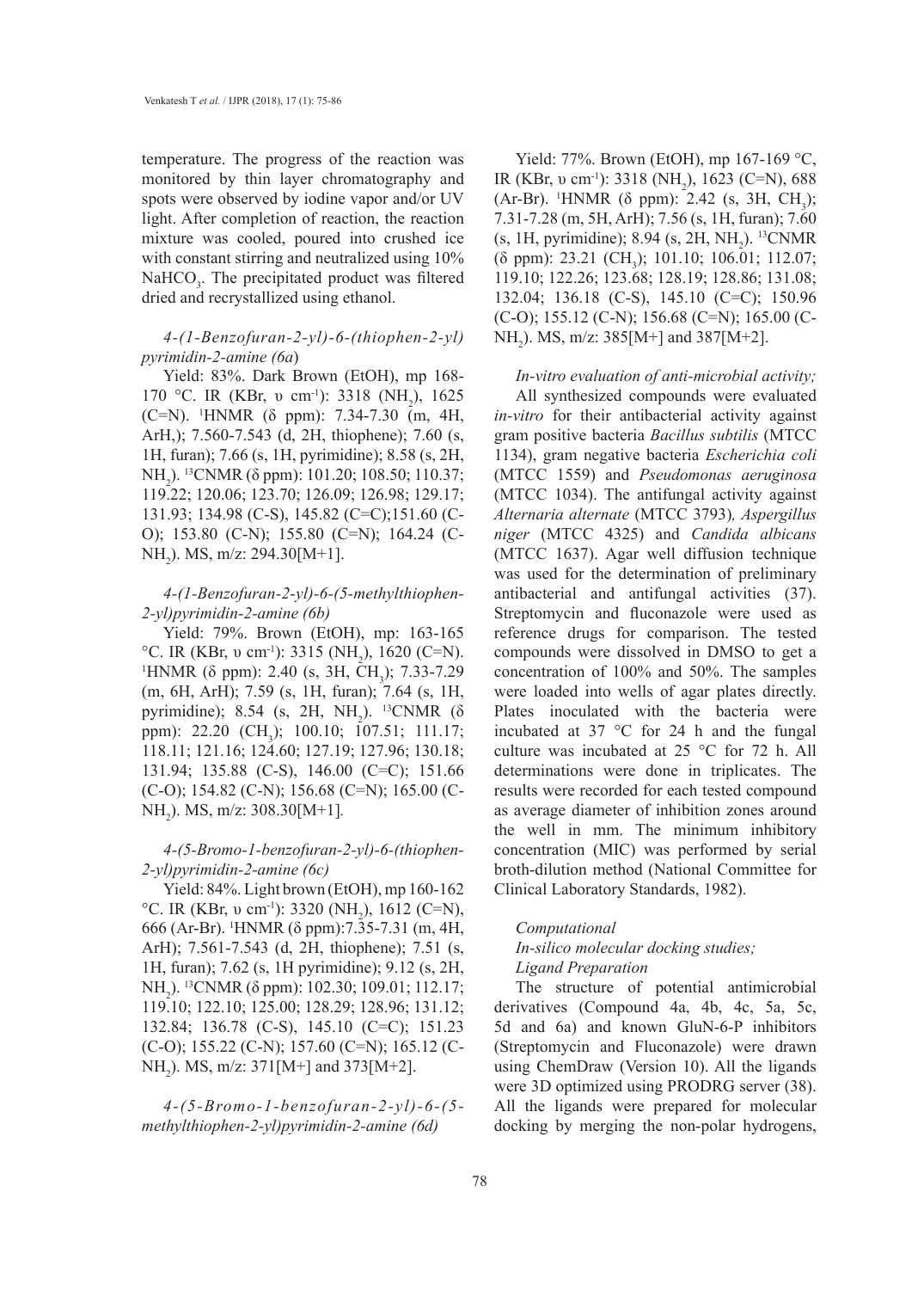assigning of Gastegier charges, and saving them in PDBQT file format using Auto Dock Tools (ADT) 1.5.6.

#### *Protein preparation*

The X-ray crystal structure of GluN-6-P (PDB ID: 1XFF) with a resolution of 1.81 Å was obtained from the Protein Data Bank (http:// www.rcsb.org/pdb). All the heteroatoms and water molecules were removed. Polar hydrogens were removed and Gasteiger charges were assigned after merging of non-polar hydrogen atoms. After such preprocessing procedure of the crystal structure, it was saved in PDBQT file format using ADT.

### *Molecular docking*

Automated docking was performed with the Auto Dock 4 (Scripps Research Institute, USA) using an empirical free energy function and Larmarckian Genetic Algorithm, with an initial population of 250 randomly placed individuals, a maximum number of 10<sup>6</sup> energy evaluations, a mutation rate of 0.02, and a crossover rate of 0.80. The grid map was centered at the active site binding pocket of the protein by AutoGrid 4 involving Cys 1, Trp 74, Thr 76, His 77, Gly 99, and Asp 123 as previously reported by other groups (39-41). One-hundred independent docking runs were performed for each ligand. Results differing by  $\leq 2.0$  A° in positional rootmean-square deviation (RMSD) were clustered together and represented by the result with the most favorable free energy of binding. All torsions were allowed to rotate during docking.

#### *Validation of docking*

To ensure that the binding possess obtained from the docking studies are likely to represent authentic binding interactions, the removal and re-docking of the potential ligands/reference ligands (streptomycin/fluconazole) against GluN-6-Pwere performed more than 10 runs. The RMSD of the overlapping structures and reoccurrence of the similar binding pose was ascertained to confirm the docking procedure effectiveness.

*Absorption-Distribution-Metabolism-Excretion and toxicity (ADME/Tox)*

The ADME properties of all the ligands were calculated by using the QikProp program (Version 3.4). Qikprop predicts physically significant descriptors and pharmaceutically relevant properties of chemical molecules. Ligprep minimized ligands were given as a source in Qikprop. More than 40 chemical and biological descriptors with relevance to druglikeliness were analyzed for all the compounds considered in this study (42).

## **Results and Discussion**

#### *Experimental analysis*

Synthesis of the target compounds were achieved according to the reactions illustrated in the Scheme 1.

Chalcone intermediates were obtained by Aldol condensation of corresponding 2-acetyl benzofuran (1) with different thiophene carbaldehydes (2) according to the reported procedure (43). The condensed heterocyclic compounds (4a-d) and (5a-d) were synthesized by treating (2E)-1-(5-substituted-1-benzofuran-2-yl)-3-(thiophen-2-yl)prop-2-en-1-one (3ad) with urea and thiourea respectively in ethanoic KOH to form 4-(5-substituted-1 benzofuran-2-yl)-6-(thiophen-2-yl) pyrimidin-2-ol (4a-d) and 4-(5-substituted-1-benzofuran-2-yl)-6-(thiophen-2-yl) pyrimidin-2-thiol (5a-d) analogs. The 4-(5-substituted-1-benzofuran-2 yl)-6-(thiophen-2-yl) pyrimidin-2-amine (6a-d) analogs were obtained by the reaction of (2E)-1- (5-substituted-1-benzofuran-2-yl)-3-(thiophen-2-yl)prop-2-en-1-one (3a-d) with guanidine hydrochloride in the presence of ethanoic KOH.

The structure of desired pyrimidine analogs (4a-d), (5a-d) and (6a-d) were confirmed using IR, NMR and Mass spectral data. The IR spectrum of compound 4a exhibited a broad absorption band at 3464 cm-1 which corresponds to hydroxyl group. Another absorption band in the region of  $1612 \text{ cm}^{-1}$  corresponds to C=N stretching vibration. The 1 HNMR spectrum of compound 4a exhibited a broad singlet at  $\delta$ 11.25 ppm due to hydroxyl proton and multiplet between δ 7.30-8.78 ppm for aromatic protons. Further, 13CNMR spectrum of compounds 4a displayed the signals at required positions. The mass spectrum of the compound 4a showed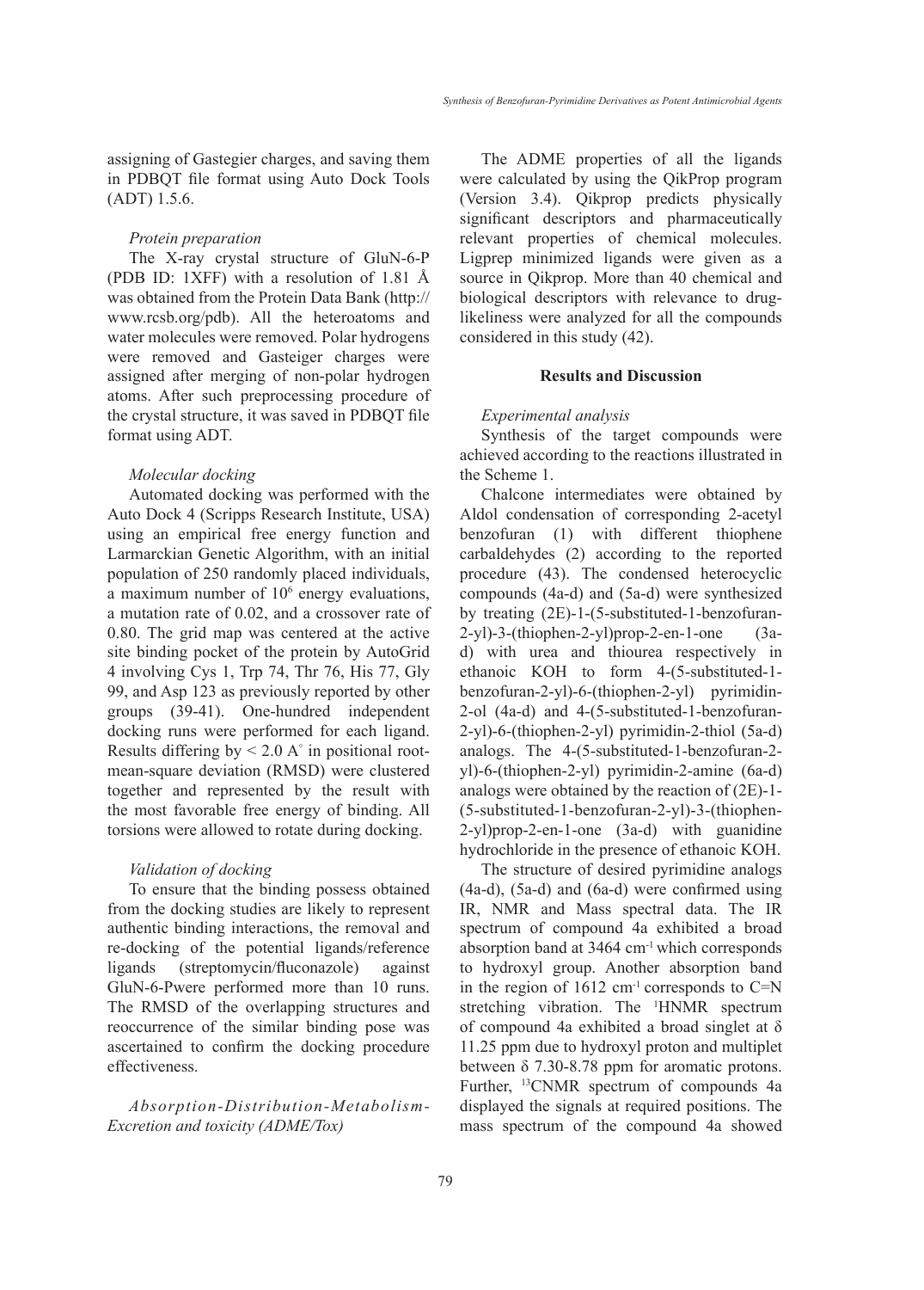

**Scheme 1.** Synthesis of benzofuran pyrimidine derivatives (4a-d), (5a-d) and (6a-d).

molecular ion peak at m/z 295.30[M+1] which corresponds to molecular weight of the compound. The physical and analytical data of the newly synthesized compounds (4a-d), (5a-d) and (6a-d) are tabulated in Table 1.

#### *Biological activity*

Though, there are several synthetic drugs in the market, the bacterial mutations assemble their resistance. To overcome this challenge, there is a crucial need to discover the new and specific synthetic molecules against microbes. In view of this, all the synthesized compounds in the present investigation (4a-d), (5a-d) and (6a-d) were evaluated for their antimicrobial activity by strategies of  $\frac{1}{\sqrt{2}}$ . a primary screening analysis. All the synthesized compounds exhibited significant antimicrobial activity against bacterial strains *Bacillus subtilis*. The results of antibacterial and antifungal activity at two different concentrations (50 mg and 100 mg) have been depicted in Tables 2 and 3.

ion peak at m/z 295.30[M+1] Further, the compounds which showed good antimicrobial activity in primary screening The physical and analytical data of were assessed to determine minimum inhibitory ynthesized compounds  $(4a-d)$ ,  $(5a-d)$  concentration by broth dilution method and results were illustrated in Table 4.

Recent literature suggests that the structural and electronic parameters of synthesized there are several synthetic drugs compounds may have better impact on changing the efficacy of antimicrobial activity  $(44)$ . A  $\overline{1}$ primary study shows that all the compounds rucial need to discover the new and displayed a varied degree of MIC (18.45  $\pm$  0.23 to  $5.47 \pm 0.51 \,\mu g/mL$ ) against all the tested bacterial s, all the synthesized compounds in strains. The compound 5a and 5c exhibited excellent antibacterial activity against bacterial strain *Bacillus subtilis* with MIC value 18.45 ± 0.23 and  $17.32 \pm 0.24$  µg/mL. The compound 5b exhibit good antibacterial activity against all the tested bacterial strains with MIC value in the range of  $16.24 \pm 0.26$  to  $11.47 \pm 0.28$  µg/ mL. Compounds 4a, 5d and 4b showed moderate effect against tested pathogenswith MIC value in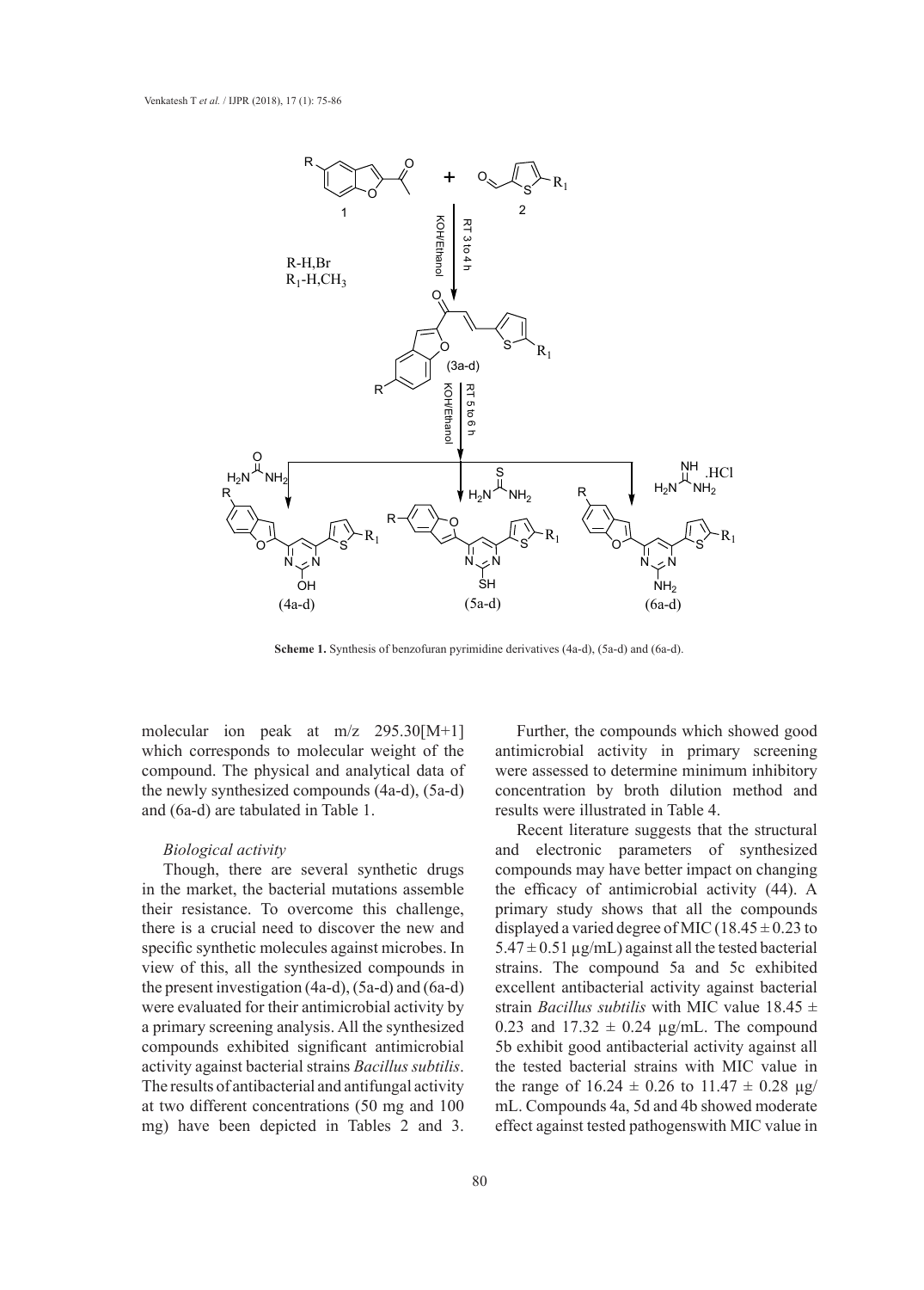| Compd          | $\bf R$ | $\mathbf{R}_{i}$ | Yield $(\% )$ | Mol.wt |
|----------------|---------|------------------|---------------|--------|
| 4a             | H       | H                | 79            | 294.32 |
| 4 <sub>b</sub> | H       | CH <sub>3</sub>  | 80            | 308.35 |
| 4c             | Br      | H                | 86            | 373.22 |
| 4d             | Br      | CH <sub>3</sub>  | 83            | 387.25 |
| 5a             | H       | H                | 85            | 310.93 |
| 5b             | H       | CH <sub>3</sub>  | 76            | 324.41 |
| 5c             | Br      | H                | 85            | 389.28 |
| 5d             | Br      | CH <sub>3</sub>  | 75            | 403.31 |
| 6a             | H       | H                | 83            | 293.34 |
| 6 <sub>b</sub> | H       | CH <sub>3</sub>  | 79            | 307.36 |
| 6c             | Br      | H                | 84            | 372.23 |
| 6d             | Br      | CH <sub>3</sub>  | 79            | 386.26 |

**Table 1.** Characterization data of synthesized compounds (4a-d), (5a-d) and (6a-d).

the range of  $15.32 \pm 0.28$  to  $10.11 \pm 0.63$  µg/mL. The compounds 4c and 6a showed considerable activity against all the tested bacterial strains with MIC value in the range of  $11.22 \pm 0.27$  to  $6.64 \pm 0.27$  µg/mL. Nevertheless, the remaining compounds showed negligible antibacterial activity against all the tested strains.

The antifungal action of newly synthesized compounds also indicate that compounds 4a, 4b, 4c, 5a, 5c, 5d and 6a exhibited excellent antifungal activity against all tested pathogens with MIC value in the range of  $15.15 \pm 0.48$ to  $3.21 \pm 0.45$  µg/mL. The least MIC values were found in the remaining compounds as tabulated in Table 4. All the experimental analysis showed that presence of benzofuran compound incorporated with thiol and phenolic group moiety increases the antimicrobial activity

**Table 2.** Anti-bacterial activity data of synthesized compounds (4a-d), (5a-d) and (6a-d).

|                | Zone of inhibition (in mm) |                  |                  |                  |                  |                  |  |
|----------------|----------------------------|------------------|------------------|------------------|------------------|------------------|--|
| Compounds      | <b>B.</b> subtilis         |                  |                  | E. coli          | P. aeruginosa    |                  |  |
|                | $100$ (mg)                 | $50$ (mg)        | $100$ (mg)       | $50$ (mg)        | $100$ (mg)       | $50$ (mg)        |  |
| 4a             | $16.87 \pm 0.78$           | $6.78 \pm 0.71$  | $16.74 \pm 0.45$ | $6.57 \pm 0.57$  | $15.78 \pm 0.42$ | $6.15 \pm 0.56$  |  |
| 4 <sub>b</sub> | $18.80 \pm 0.44$           | $11.27 \pm 0.81$ | $18.21 \pm 0.23$ | $7.15 \pm 0.54$  | $17.28 \pm 0.45$ | $6.71 \pm 0.51$  |  |
| 4c             | $16.72 \pm 0.51$           | $7.78 \pm 0.71$  | $15.87 \pm 0.27$ | $6.45 \pm 0.52$  | $14.71 \pm 0.43$ | $6.72 \pm 0.57$  |  |
| 4d             | $19.20 \pm 0.44$           | $9.72 \pm 0.57$  | $18.82 \pm 0.51$ | $7.54 \pm 0.24$  | $17.87 \pm 0.51$ | $7.84 \pm 0.57$  |  |
| 5a             | $19.74 \pm 0.27$           | $9.72 \pm 0.57$  | $18.87 \pm 0.51$ | $7.54 \pm 0.24$  | $17.87 \pm 0.51$ | $7.84 \pm 0.57$  |  |
| 5b             | $17.41 \pm 0.24$           | $8.78 \pm 0.41$  | $17.15 \pm 0.57$ | $8.25 \pm 0.48$  | $16.27 \pm 0.51$ | $6.45 \pm 0.51$  |  |
| 5c             | $19.72 \pm 0.53$           | $10.62 \pm 0.48$ | $17.54 \pm 0.31$ | $7.24 \pm 0.57$  | $18.72 \pm 0.51$ | $7.25 \pm 0.35$  |  |
| 5d             | $19.60 \pm 0.42$           | $9.24 \pm 0.57$  | $18.81 \pm 0.45$ | $6.18 \pm 0.57$  | $17.74 \pm 0.52$ | $7.71 \pm 0.68$  |  |
| 6a             | $15.25 \pm 0.05$           | $7.12 \pm 0.21$  | $14.41 \pm 0.54$ | $6.13 \pm 0.45$  | $13.21 \pm 0.71$ | $6.15 \pm 0.56$  |  |
| 6 <sub>b</sub> | $16.23 \pm 0.47$           | $6.41 \pm 0.28$  | $15.74 \pm 0.81$ | $\Omega$         | $14.84 \pm 0.28$ | $\overline{0}$   |  |
| 6c             | $15.23 \pm 0.57$           | $\theta$         | $14.74 \pm 0.23$ | $\theta$         | $13.74 \pm 0.75$ | $\theta$         |  |
| 6d             | $14.41 \pm 0.54$           | $8.24 \pm 0.52$  | $13.21 \pm 0.71$ | $6.18 \pm 0.57$  | $14.74 \pm 0.48$ | $6.71 \pm 0.58$  |  |
| Streptomycin   | $21.71 \pm 0.41$           |                  |                  | $20.45 \pm 0.38$ |                  | $19.78 \pm 0.48$ |  |
| Control        | $\Omega$                   |                  | $\theta$         |                  | $\mathbf{0}$     |                  |  |

Each value is the mean of three replicate determinations  $\pm$  standard deviation.

B.S: *Bacillus subtilis*; P.A: *Pseudomonas aeruginosa*; E.C: *Escherichia coli*.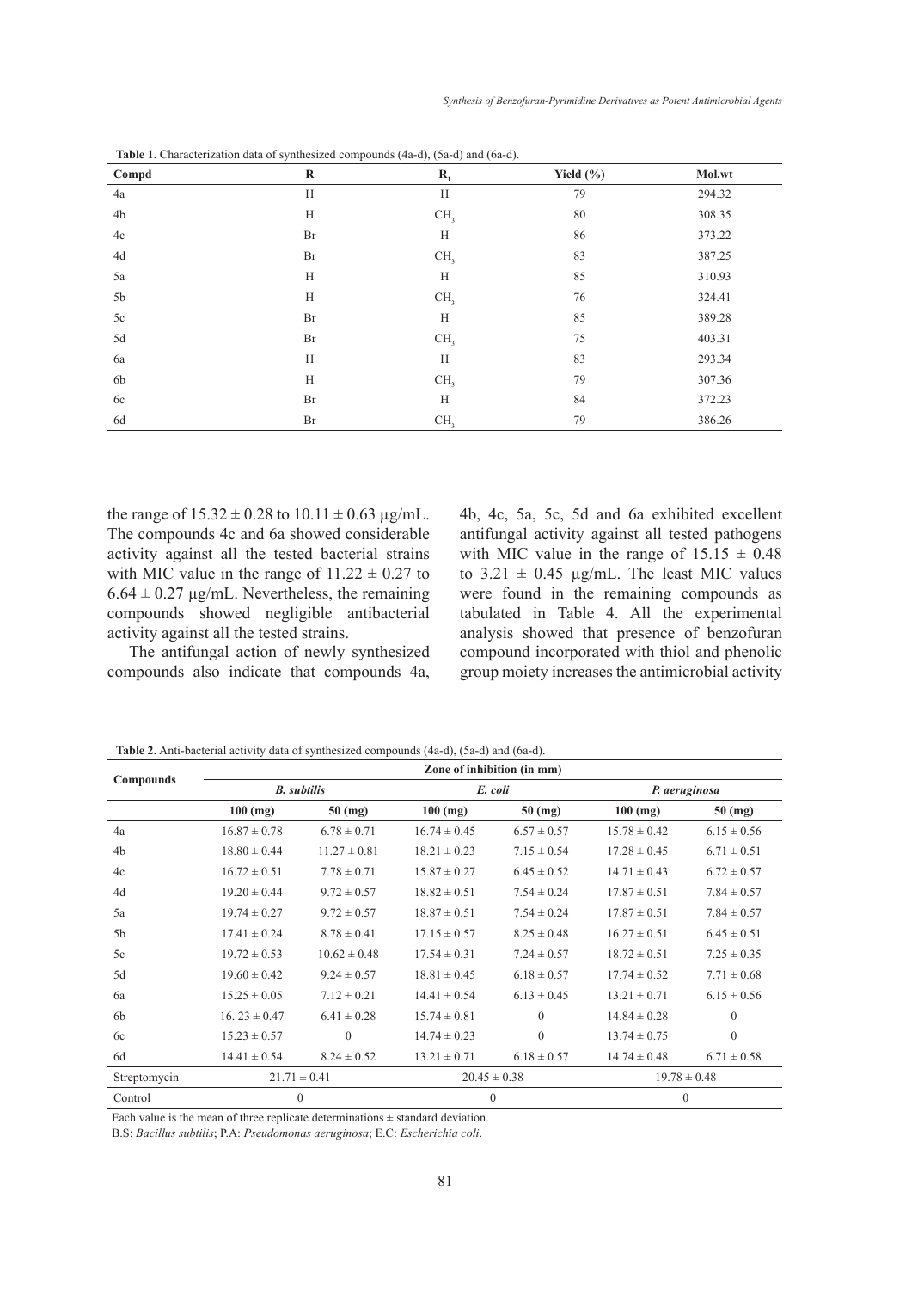| <b>Compounds</b> | Zone of inhibition (in mm) |                 |                  |                  |                  |                   |  |  |
|------------------|----------------------------|-----------------|------------------|------------------|------------------|-------------------|--|--|
|                  | A. alternata               |                 | A. niger         |                  | C.albicans       |                   |  |  |
|                  | $100$ (mg)                 | $50 \ (mg)$     | $100$ (mg)       | $50$ (mg)        | $100$ (mg)       | $50 \text{ (mg)}$ |  |  |
| 4a               | $17.28 \pm 0.57$           | $6.15 \pm 0.62$ | $16.71 \pm 0.87$ | $6.78 \pm 0.58$  | $17.17 \pm 0.54$ | $6.17 \pm 0.85$   |  |  |
| 4 <sub>b</sub>   | $17.49 \pm 0.57$           | $6.74 \pm 0.58$ | $17.81 \pm 0.54$ | $6.78 \pm 0.71$  | $16.54 \pm 0.51$ | $6.87 \pm 0.45$   |  |  |
| 4c               | $14.48 \pm 0.54$           | $12.45 \pm 0.3$ | $16.87 \pm 0.45$ | $6.21 \pm 0.41$  | $16.72 \pm 0.37$ | $6.58 \pm 0.71$   |  |  |
| 4d               | $19.78 \pm 0.47$           | $8.74 \pm 0.71$ | $18.87 \pm 0.27$ | $7.74 \pm 0.48$  | $18.78 \pm 0.71$ | $7.42 \pm 0.59$   |  |  |
| 5a               | $20.87 \pm 0.57$           | $9.27 \pm 0.67$ | $19.71 \pm 0.41$ | $8.27 \pm 0.71$  | $18.47 \pm 0.47$ | $8.57 \pm 0.67$   |  |  |
| 5 <sub>b</sub>   | $17.78 \pm 0.42$           | $6.78 \pm 0.81$ | $16.74 \pm 0.57$ | $10.45 \pm 0.57$ | $15.87 \pm 0.58$ | $11.21 \pm 0.27$  |  |  |
| 5c               | $20.78 \pm 0.57$           | $8.27 \pm 0.68$ | $19.41 \pm 0.28$ | $8.27 \pm 0.87$  | $18.28 \pm 0.35$ | $7.47 \pm 0.89$   |  |  |
| 5d               | $19.38 \pm 0.37$           | $8.45 \pm 0.37$ | $18.43 \pm 0.51$ | $7.46 \pm 0.81$  | $16.45 \pm 0.34$ | $6.75 \pm 0.27$   |  |  |
| 6a               | $18.24 \pm 0.45$           | $7.17 \pm 0.62$ | $17.59 \pm 0.42$ | $6.37 \pm 0.64$  | $15.45 \pm 0.43$ | $6.87 \pm 0.41$   |  |  |
| 6 <sub>b</sub>   | $15.07 \pm 0.43$           | $\mathbf{0}$    | $16.78 \pm 0.51$ | $\mathbf{0}$     | $15.35 \pm 0.41$ | $\mathbf{0}$      |  |  |
| 6c               | 16.45 $\pm$ 0.47           | $6.87 \pm 0.72$ | $17.54 \pm 0.45$ | $6.15 \pm 0.62$  | $18.74 \pm 0.53$ | $7.84 \pm 0.81$   |  |  |
| 6d               | $14.78 \pm 0.54$           | $6.75 \pm 0.47$ | 16.41 $\pm$ 0.23 | $\theta$         | $16.57 \pm 0.78$ | $\mathbf{0}$      |  |  |
| Fluconazole      | 22. $87 \pm 0.43$          |                 | $21.57 \pm 0.35$ |                  | $20.78 \pm 0.47$ |                   |  |  |
| Control          | $\theta$                   |                 | $\mathbf{0}$     |                  | $\Omega$         |                   |  |  |

**Table 3**. Antifungal activity data of synthesized compounds (4a-d), (5a-d) and (6a-d).

Each value is the mean of three replicate determinations  $\pm$  standard deviation.

C.A: *Candida albicans*; A.N: *Aspergillus niger*; A.A: *Alternaria alternate.*

of chosen compounds*.* Henceforth only these potential antimicrobial derivatives (compounds 4a, 4b, 4c, 5a, 5c, 5d and 6a) and known GluN-6-P inhibitors (Streptomycin and Fluconazole) were further considered for computational analysis.

## *Computational analysis*

GluN-6-P is the first rate limiting enzyme responsible for the synthesis of N-acetyl glucosamine that is needed for cell wall polypeptide biosynthesis in bacteria and further for chitin synthesis in fungus. The present study involving *in-silico* analysis was undertaken to identify whether the molecular docking of benzofuran containing pyrimidine derivatives (4a, 4b, 4c, 5a, 5c, 5d and 6a) with GluN-6-P provides any correlation with their *in-vitro* antibacterial activity. Computationally the molecular docking

**Table 4.** MIC value of synthesized compounds (4a-d), (5a-d) and (6a-d).

|                | Minimum inhibitory concentration $\mu$ g/mL $\pm$ SD |                  |                  |                  |                  |                   |  |  |
|----------------|------------------------------------------------------|------------------|------------------|------------------|------------------|-------------------|--|--|
| Compound       | <b>B.</b> subtilis                                   | E. coli          | P. aeruginosa    | A. alternata     | A. niger         | C. albicans       |  |  |
| 4a             | $15.32 \pm 0.28$                                     | $13.14 \pm 0.41$ | $14.25 \pm 0.51$ | $10.32 \pm 0.27$ | $8.27 \pm 0.41$  | $9.45 \pm 0.28$   |  |  |
| 4 <sub>b</sub> | $13.10 \pm 0.40$                                     | $15.12 \pm 0.26$ | $10.11 \pm 0.63$ | $9.42 \pm 0.30$  | $7.23 \pm 0.40$  | $9.54 \pm 0.52$   |  |  |
| 4c             | $11.22 \pm 0.27$                                     | $8.34 \pm 0.43$  | $10.27 \pm 0.37$ | $12.21 \pm 0.41$ | $11.77 \pm 0.43$ | $10.25 \pm 0.26$  |  |  |
| 5a             | $18.45 \pm 0.23$                                     | $16.27 \pm 0.41$ | $12.34 \pm 0.32$ | $15.15 \pm 0.48$ | $13.81 \pm 0.36$ | 14. $57 \pm 0.37$ |  |  |
| 5b             | $16.24 \pm 0.26$                                     | $12.47 \pm 0.46$ | $11.47 \pm 0.28$ | $12.61 \pm 0.51$ | $11.14 \pm 0.41$ | $10.92 \pm 0.37$  |  |  |
| 5c             | $17.32 \pm 0.24$                                     | $15.21 \pm 0.37$ | $16.20 \pm 0.45$ | $14.32 \pm 0.42$ | $10.41 \pm 0.47$ | $11.27 \pm 0.45$  |  |  |
| 5d             | $15.25 \pm 0.62$                                     | $13.87 \pm 0.45$ | $14.15 \pm 0.21$ | $11.32 \pm 0.21$ | $10.25 \pm 0.38$ | $12.12 \pm 0.51$  |  |  |
| 6a             | $10.32 \pm 0.37$                                     | $9.87 \pm 0.51$  | $6.64 \pm 0.27$  | $5.32 \pm 0.42$  | $3.21 \pm 0.45$  | $4.21 \pm 0.51$   |  |  |
| 6b             | $6.32 \pm 0.41$                                      | $5.47 \pm 0.51$  | $4.32 \pm 0.57$  | $4.57 \pm 0.54$  | $1.84 \pm 0.62$  | $3.27 \pm 0.54$   |  |  |
| Streptomycin   | $19.37 \pm 0.23$                                     | $17.25 \pm 0.35$ | $18.44 \pm 0.45$ |                  |                  |                   |  |  |
| Fluconazole    |                                                      |                  |                  | $18.54 \pm 0.32$ | $16.72 \pm 0.27$ | $17.45 \pm 0.21$  |  |  |

Each value is the mean of three replicate determinations  $\pm$  standard deviation.

B.s: *Bacillus subtilis*; P.a: *Pseudomonas aeruginosa*; E.c: *Escherichia coli*; C.a: *Candida*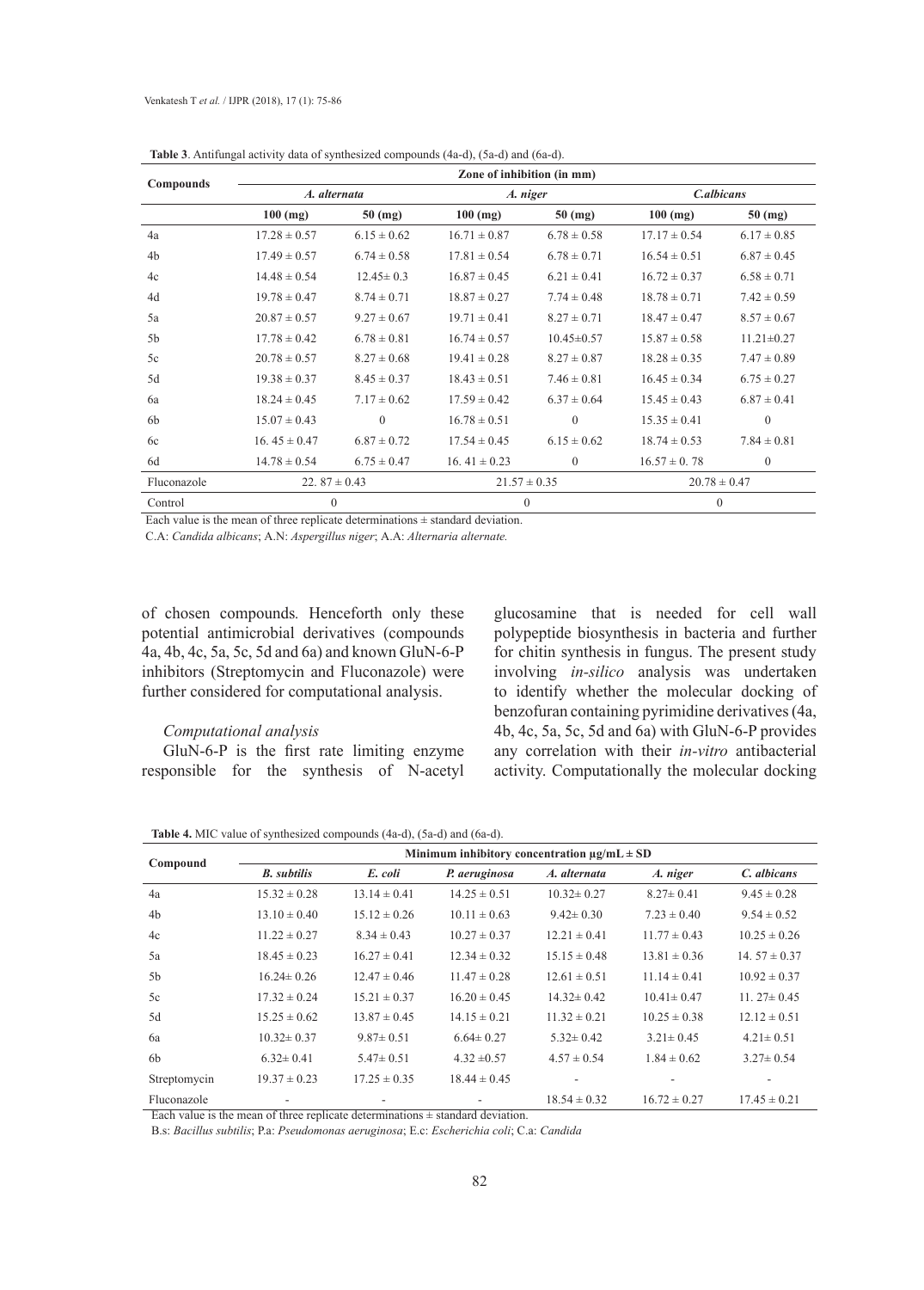| Molecule     | <b>Binding energy</b><br>$(Kcal mol-1)$ | <b>RM SD</b> | No. of hydrogen bonds | <b>Bonding residues</b> | Bond length $(A^{\circ})$ |
|--------------|-----------------------------------------|--------------|-----------------------|-------------------------|---------------------------|
| 4a           | $-5.26$                                 | 0.43         |                       | $Cys1$ ; Trp74          | 2.8:3.4                   |
| 4b           | $-5.13$                                 | 0.36         | 2                     | $Cys1$ ; $Trp74$        | 2.9; 3.3                  |
| 4c           | $-4.82$                                 | 0.42         | $\overline{2}$        | $Cys1$ ; $Trp74$        | 2.7; 3.4                  |
| 5a           | $-5.77$                                 | 0.34         | 2                     | $Cys1$ ; $Trp74$        | 2.9:3.4                   |
| 5c           | $-5.29$                                 | 0.38         | $\overline{2}$        | $Cys1$ ; $Trp74$        | 2.6; 3.5                  |
| 5d           | $-5.25$                                 | 0.32         | $\overline{2}$        | Trp74                   | 3.2                       |
| 6a           | $-3.5$                                  | 0.38         | $\overline{2}$        | $Cys1$ ; Trp74          | 3.0 and 3.3               |
| Streptomycin | $-5.99$                                 | 0.35         | 3                     | Trp74; Ala75; Thr76     | 2.8, 2.2 and 1.9          |
| Fluconazole  | $-5.47$                                 | 0.37         | 3                     | Trp74; His97; Gly99     | 3.1, 2.7 and 2.9          |

**Table 5.** Molecular docking results of compounds (4a-d), (5a-d) and (6a-d) with inhibitory activity against G6P.

investigations revealed the similar binding energy values of benzofuran derivatives in comparison to reference compounds like streptomycin and fluconazole (Table 5) suggestive of their potential antimicrobial activity based on lowest binding energy to GluN-6-P.

Additionally, the RMSD value was obtained for was performed to check for the docking and re-docking of potential antimicrobial property and human intestinal ab compounds and standard drugs streptomycin/ This analysis also revealed the Fluconazole. The molecular docking analysis and 5c was nonto revealed that, compounds 5a and 5c with the lowest binding energy in comparison to others ligands (Table 6). suggesting its potential as best potential inhibitor of GluN-6-P (Table 5). and standard drugs sucpromycing Trins analysis also revealed that,

to be interacting via hydrogen bond interactions with key active site residues Cys 1 and TRP 74 (Figure 1) of GluN-6-P suggestive of its inhibitory potential.

Furthermore, ADME/Tox analysis of the luN-6-P. benzofuran containing pyrimidine derivatives was performed to check for the drug likeliness property and human intestinal absorption (HIA). This analysis also revealed that, compound 5a and 5c was nontoxic and has the best human intestinal absorption in comparison to all other ligands (Table 6).

Most of the benzofuran derivatives were found above findings demonstrated that of Nevertheless, streptomycin had poor HIA in comparison to benzofuran derivatives. All of the above findings demonstrated that computational



**Figure 1.** G6P-Ligand interactions as visualized using pymol (Version 1.3). The protein molecule is represented as ribbons (yellow color). The interacting residues (yellow color) and the ligands (green color) are represented as sticks (green color). The hydrogen bonds are represented as dotted lines (red color).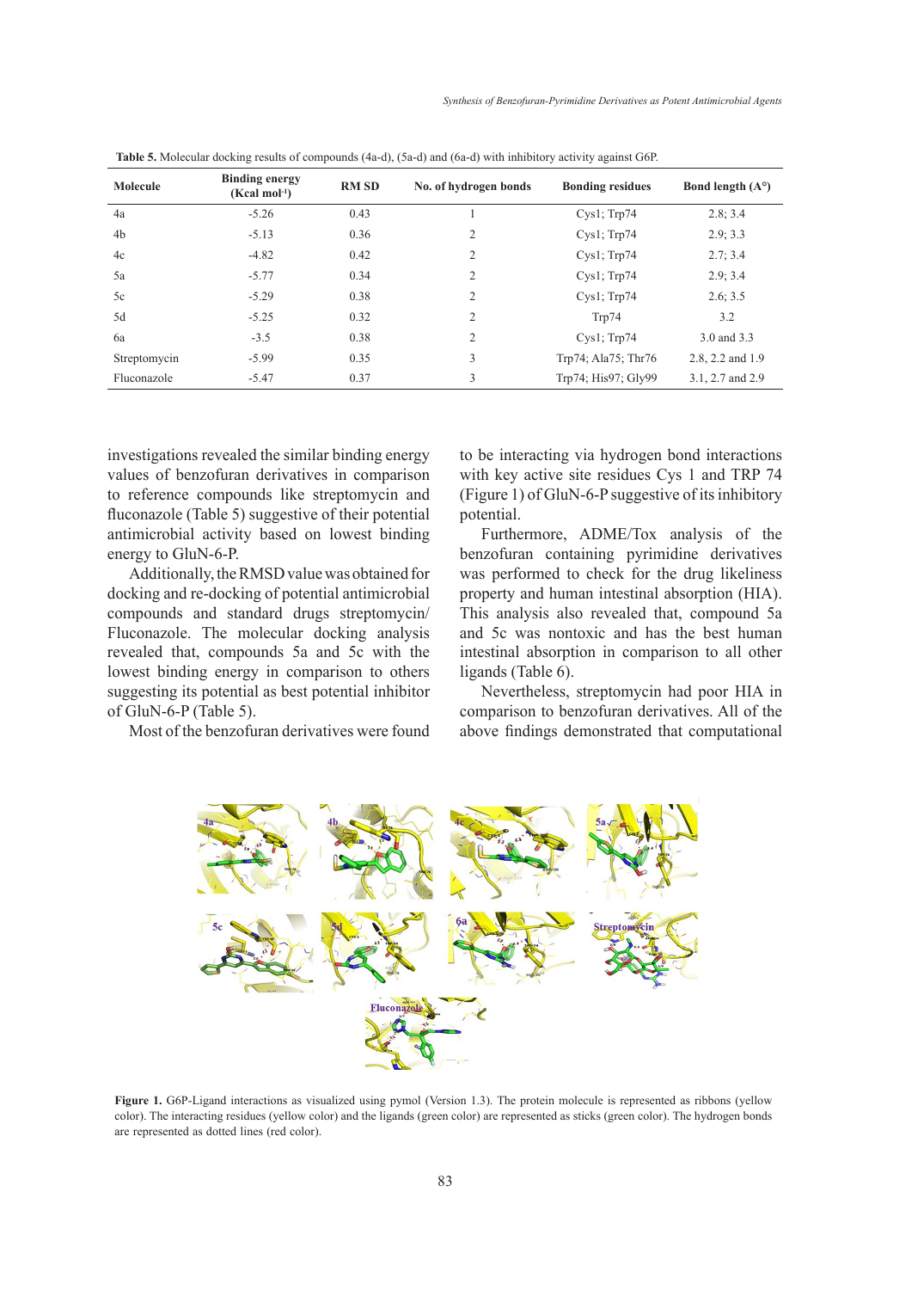| Table 0. ADIVIL/TOAKITY Values Of the synthesized compounds (4a-d), (3a-d) and (0a-d) considered for this study. |                 |          |            |                |            |                                |             |
|------------------------------------------------------------------------------------------------------------------|-----------------|----------|------------|----------------|------------|--------------------------------|-------------|
| Molecule                                                                                                         | <sup>a</sup> MW | blogp    | <b>HBA</b> | dHBD           | <b>BBB</b> | <sup>f</sup> Caco <sub>2</sub> | <b>*HIA</b> |
| 4a                                                                                                               | 294.32          | 1.667    | 4          | $\theta$       | 2.20       | 31.9876                        | 96.89893    |
| 4b                                                                                                               | 308.35          | 1.518    | 4          | $\theta$       | 0.26       | 23.2461                        | 96.81469    |
| 4c                                                                                                               | 373.22          | 2.209    | 4          | $\Omega$       | 0.51       | 27.5327                        | 96.60848    |
| 5a                                                                                                               | 310.93          | 2.292    | 3          | $\overline{0}$ | 2.93       | 54.9743                        | 99.74191    |
| 5c                                                                                                               | 389.28          | 2.834    | 3          | $\theta$       | 3.36       | 53.7249                        | 98.54442    |
| 5d                                                                                                               | 403.31          | 2.685    | 3          | $\Omega$       | 2.87       | 54.7978                        | 98.37033    |
| 6a                                                                                                               | 293.34          | 1.256    | 4          | $\mathbf{0}$   | 1.94       | 22.3857                        | 97.79064    |
| Streptomycin                                                                                                     | 581.57          | $-5.988$ | 19         | 12             | 0.04       | 9.38822                        | $\Omega$    |
| Fluconazole                                                                                                      | 306.27          | $-0.958$ |            |                | 0.24       | 17.2331                        | 95.58981    |

**Table 6.** ADME/Toxicity values of the synthesized compounds (4a-d), (5a-d) and (6a-d) considered for this study.

<sup>a</sup>MW: Molecular Weight; <sup>b</sup>logP: Partition coefficient of Octonol/water; <sup>e</sup>HBA: Hydrogen bond acceptor; <sup>a</sup>HBD: Hydrogen bond donor;<br>eBBB: Blood brain barrier: <sup>i</sup>Caco2: Caco-2 cell permeability indicative of qut-blood b BBB: Blood brain barrier; <sup>f</sup>Caco2: Caco-2 cell permeability indicative of gut-blood barrier; <sup>g</sup>HIA: Human Intestinal absorption.

analysis was in good agreement with *in-vitro* observations.

#### **Conclusion**

In present work, biologically active benzofuran compounds containing pyrimidine ring were synthesized from benzofuran chalcones having high chemical reactivity and diverse synthetic applications. From antimicrobial activity results, it was found that the presence of hydroxyl, thiol, and amino groups in the pyrimidine ring displayed promising antimicrobial activity. Additionally, the molecular docking analysis revealed that, compounds 5a and 5c with the lowest binding energy were suggestive of the highest binding affinity in comparison to other compounds. Furthermore, computational analysis also revealed favorable ADME/Tox features of compounds 5a and 5c. Among the compounds studied, only 5a and 5c showed significant human intestinal absorption. From all the experimental and computational analysis it may be concluded that benzofuran compounds fused with pyrimidine ring showed significant broad spectrum of antimicrobial activity and had high affinity against GluN-6-P. Henceforth it can serve as new building blocks for synthesis and design of broad spectrum antimicrobial compounds.

#### **Acknowledgements**

The authors are thankful to the Chairman,

Department of Industrial Chemistry, Kuvempu University, Shankaraghatta for providing the laboratory facilities.

#### **References**

- Eslam RES, Adel HM, Salwa MEH, Kamel HS and (1) Heba MAS. Synthesis, antimicrobial and anticancer activities of some new N-methyl sulphonyl and N-benzenesulphonyl-3-indolyl heterocycles. *Arab. J. Chem*. (2013) 6: 67-78.
- (2) McCallion GD. Benzofurans: An investigation into natural products, bioactivity and synthesis. *Cur. Org. Chem*. (1999) 3: 67-76.
- Liu J, Jiang F, Jiang X, Zhang W, Liu J, Liu W and (3) Lei F. Synthesis and antimicrobial evaluation of 3-methanone-6-substituted benzofuran derivatives. *Eur. J. Med. Chem*. (2012) 54: 879-86.
- Rajanarendar E, Govardhan RK, Krishna SR, (4) Shireesha B, Reddy YN and Rajam MV. Design, synthesis, antimicrobial, anti-inflammatory, and analgesic activity of novel dihydrobenzofuro[3,2-e] isoxazolo[4,5-b]azepin-5(5aH)-ones. *Med. Chem. Res*. (2013) 22: 6143-53.
- Padmaja A, Payani T, Dinneswara GR and Padmavathi (5) V. Synthesis, antimicrobial and antioxidant activities of substituted pyrazoles, isoxazoles, pyrimidine and thioxopyrimidine derivatives. *Eur. J. Med. Chem*. (2009) 44: 4557-66.
- Adithya A, Balakrishna K, Kizhakke VS, Kuluvar (6) G, Ravikumar J, Riaz M and Ravish S. Synthesis, characterization and pharmacological study of 4,5-dihydropyrazolines carrying Pyrimidine moiety. *Eur. J. Med. Chem*. (2012) 55: 467-74.
- (7) Nehad AA, Nermien MS, Ashraf MM and Abdulla MM. Synthesis, analgesic, and antiparkinsonian profiles of some pyridine, pyrazoline, and thiopyrimidine derivatives. *Monatsh. Chem*. (2007) 138: 715-21.
- (8) Nandini S, Dinesh M, Upendra KS, Rajesh K, Richa,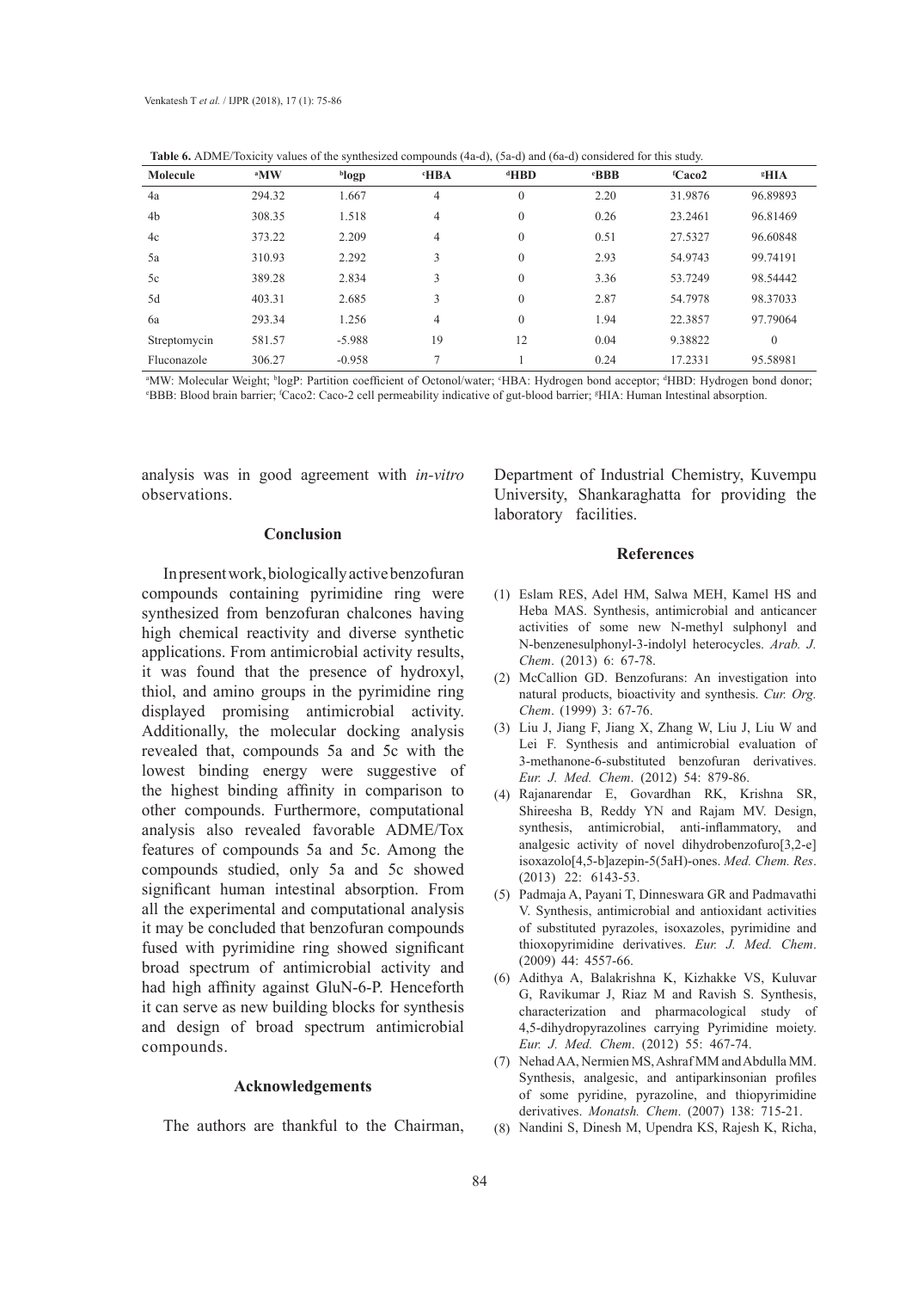Arun KS and Dinkar S. Design, economical synthesis and antiplasmodial evaluation of vanillin derived allylated chalcones and their marked synergism with artemisinin against chloroquine resistant strains of *Plasmodium falciparum. Eur. J. Med. Chem*. (2014) 79: 350-68.

- (9) Humaira P, Faisal H, Sayeed M, Attar S, Andleeb K, Fakhrul I and Amir A. Synthesis, characterization and biological evaluation of novel 2,4,6-trisubstituted bispyrimidine derivatives. *Eur. J. Med. Chem*. (2011) 46: 4669-75.
- $(10)$  Christian E and Jason DB. One-pot synthesis of benzofurans via palladium-catalyzed enolatearylation with o-bromophenols. *Org. Lett*. (2008) 10: 4211-4.
- (11) Rangappa SK, Kallappa MH, Ramya VS and Mallinath HH. Analgesic, anti-pyretic and DNA cleavage studies of novel pyrimidine derivatives of coumarin moiety. *Eur. J. Med. Chem*. (2010) 45: 2597-605.
- Anjani S, Kishor K, Ana C, Marina S, Irini D and (12) Athina G. Synthesis of some new S-triazine based chalcones and their derivatives as potent antimicrobial agents. *Eur. J. Med. Chem*. (2010) 45: 510-18.
- (13) Jong YK, Deukjoon K, Suk YK, Woo KP, Hyun JK, Myung EJ, Eun JS, Ae NP, Jeongmin K and Jinhwa L. Arylpiperazine-containing pyrimidine 4-carboxamide derivatives targeting serotonin 5-HT2A, 5-HT2C, and the serotonin transporter as a potential antidepressant. *Bioorg. Med. Chem. Lett*. (2010) 20: 6439-42.
- Nadia SES, Eman REB, Saadia MEA and (14) Mohammed MEK. Synthesis and antitumor activity of new sulfonamide derivatives of thiadiazolo [3,2-a] pyrimidines. *Eur. J. Med. Chem*. (2011) 46: 3714-20.
- Wagner E, Al-Kadasi K, Zimecki M and Sawka-(15) WD. Synthesis and pharmacological screening of derivatives of isoxazolo[4,5-d]pyrimidine. *Eur. J. Med. Chem*. (2008) 43: 2498-504.
- (16) Moni S, Vinita C, Manju YK, Shalini B, Kumkum SSKP and Prem MSC. Substituted quinolinyl chalcones and quinolinyl pyrimidines as a new class of anti-infective agents. *Eur. J. Med. Chem*. (2009) 44: 2081-91.
- Mohammad RA, Pharm M, Garima V, Pharm M, (17) Mohammad S, Mymoona A and Mohammad MA. Synthesis and anticonvulsant activity of some newer dihydro-pyrimidine-5-carbonitrile derivatives Part II. *J. Taibah Univ. Med. Sci.* (2015) 10: 437-43.
- (18) Amit RT, Dipti KD, Naresh RR and Viresh HS. Synthesis and biological evaluation of some new pyrimidines via a novel chalcone series. *ARKIVOC* (2008) 2008: 131-41.
- (19) Shashikala KR, Laxminarayana E and Thirumala CM. Synthesis and antibacterial activity of novel 5,6,7,8-tetrahydroimidazo[1,2-a]pyrimidine-2 carbohydrazide derivatives. *Chem. Cent. J.* (2015) 9: 51.
- (20) Jafar NN, Al-Masoudi NA, Baqir SJ, Leyssen P and Pannecouque C. Exploration of the *in-vitro* antiviral activity of a series of new pyrimidine analogues on the replication of HIV and HCV. *Antivir. Chem .Chem*.

(2012) 23: 103-12.

- $(21)$  Anelia TM, Dimitar V, Kameliya A and Nikolay V. Synthesis, antitrichinnellosis and antiprotozoal activity of some novel thieno[2,3-d]pyrimidin-4(3H)-ones containing benzimidazole ring. *Eur. J. Med. Chem*. (2010) 45: 5856-61.
- (22) Amin KM, Awadalla FM, Eissa AM, Abou-Seri SM and Hassan GS. Design, synthesis and vasorelaxant evaluation of novel coumarin–pyrimidine hybrids. *Bioorg Med. Chem*. (2011) 19: 6087-97.
- (23) Ambareen S and Jyotsna SM. Design, synthesis and pharmacological assay of novel azo derivatives of dihydropyrimidinones. *Cogent. Chem*. (2015) 1: DOI. ORG/10.1080/23312009.2015.1019809.
- (24) Mohammad A. Recent efforts for the development of antitubercular drug containing diazine ring. *Med. chem*. (2012) 2: 151-67.
- (25) Mostafa MG, Fatma AR, Helmy IH, Hanan AY and Marwa GE. Synthesis of novel pyrrole and Pyrrolo[2,3-d]pyrimidine derivatives bearing sulfonamide moiety for evaluation as anticancer and radio sensitizing agents. *Bioorg. Med. Chem. Lett*. (2010) 20: 6316-20.
- (26) Mostafa MG and Mansour SA. Synthesis of some tricyclic indeno[1,2-d] pyrimidine derivatives as a new class of anti-breast cancer agents. *Biomed. Res*. (2015) 26: 420-5.
- (27) Shiho O, Shinya O, Tsukasa M, Kazuya S, Hiroto M, Hiroaki O, Masao M and Nobutaka F. Investigations of possible prodrug structures for 2-(2-mercaptophenyl) tetrahydropyrimidines: Reductive conversion from anti-HIV agents with pyrimidobenzothiazine and isothiazolopyrimidine scaffolds. *Org. Biomol. Chem.* (2015) 13: 4706-13.
- (28) Yoshida M, Mori A, Morimoto S, Kotani E, Oka M, Notoya K, Makino H, Ono M, Shirasaki M, Tada N, Fujita H, Ban J, Ikeda Y, Kawamoto T, Goto M, Kimura H, Baba A and Yasuma T. Novel and potent calcium-sensing receptor antagonists: Discovery of (5R)-N-[1-ethyl-1-(4-ethylphenyl)propyl]-2,7,7 trimethyl-5-phenyl-4,5,6,7-tetrahydropyrazolo[1,5-a] pyrimidine-3-carboxamide monotosylate (TAK-075) as an orally active bone anabolic agent. *Bioorg. Med. Chem*. (2011) 19: 1881-94.
- Fawzia AQ, Faisal M, Mervat MA and Abeer AB. (29) Synthesis of 5-substituted 3-amino-1H-Pyrazole-4 carbonitriles as precursors for microwave assisted regiospecific syntheses of pyrazolo [1,5-a]pyrimidines. *Molecules* (2009) 14: 78-88.
- (30) Ghosh S, Blumenthal HJ, Davidson E and Roseman S. Glucosaminemetabolism. V. Enzymatic synthesis of glucosamine-6-phosphate. *J. Biol. Chem*. (1960) 235: 1265-73.
- (31) Badet-Denisot MA, Rene L and Badet B. Mechanistic investigations on glucosamine-6-phosphate Synthase. *Bull. Soc. Chim. Fr*. (1993) 130: 249-55.
- (32) Massie're F and Badet-Denisot MA. The mechanism of glutamine-dependent amidotransferases. *Cell. Mol. Life Sci*. (1998) 54: 205-22.